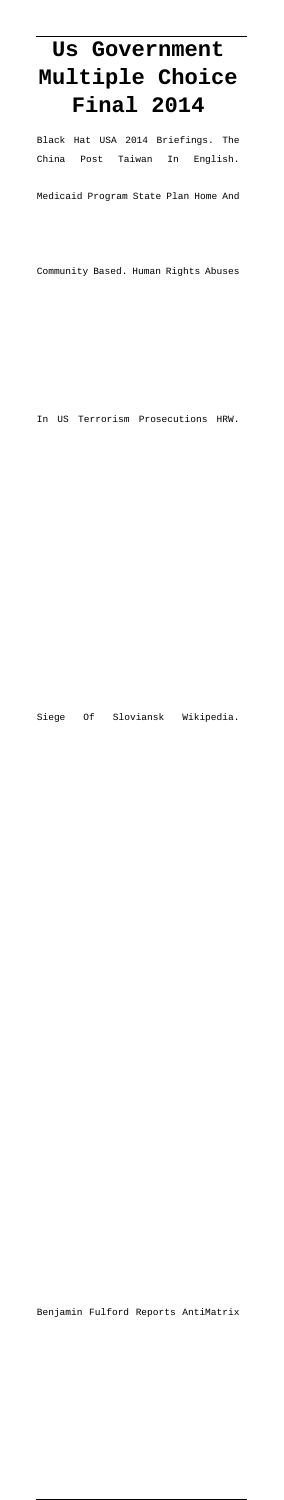Journal Forum. CalHR Strategic Plan 2014 2018 CalHR. Bermuda Employment Conditions For Newcomers. Microsoft Azure Agreement. AFP Com. Media Lockheed Martin Releases. Marketing Multiple Choice Questions With Answers Indiaclass. GSA Issues Final Rule Governing Negotiations Of Common. Welcome To EProcurement Gov In. Publication 17 2017 Your Federal

Income Tax Internal. Transcript Of

Mark Zuckerberg's Senate Hearing

The. Online Research With Surveys

And Polls SurveyMonkey. Veterans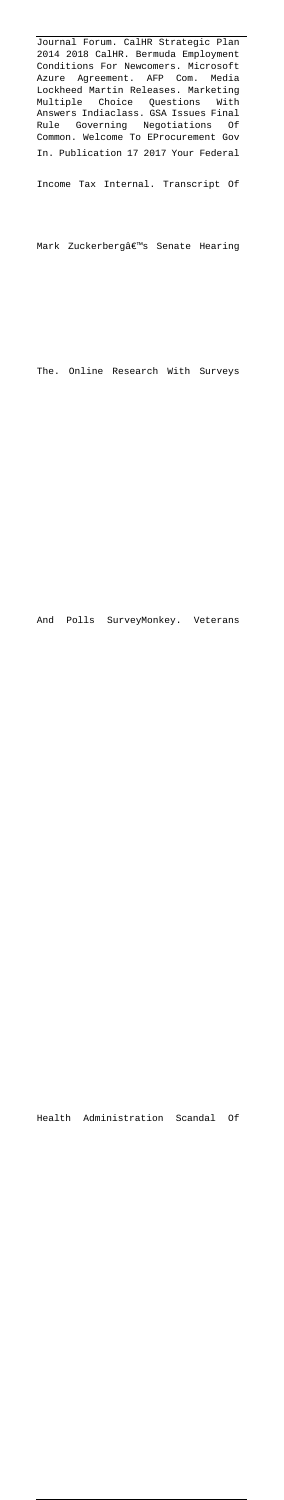Bibliography Amp Citation Maker MLA APA. Godzilla Gojipedia FANDOM Powered By Wikia

# **Black Hat USA 2014 Briefings**

May 8th, 2018 - Nobody is Listening to Your Phone Calls Really A Debate and Discussion on the NSA s Activities We failed to connect the dots And so we had to come up with a way of helping to stop attacks'

## '**The China Post Taiwan in English**

May 10th, 2018 - ROME AP  $a \in T$  The trial has opened for a homeless man accused of manslaughter in the 2016 drowning of a 19 year old Wisconsin student whose'

May 9th, 2018 - Illusion of Justice Human Rights Abuses in US Terrorism Prosecutions Summary Huma''**Siege Of Sloviansk Wikipedia**

# '**Medicaid Program State Plan Home and Community Based**

May 10th, 2018 - This final rule amends the Medicaid regulations to define and describe state plan section 1915 i home and community based services HCBS under the Social Security Act the Act amended by the Affordable Care Act'

# '**Human Rights Abuses in US Terrorism**

## **Prosecutions HRW**

May 9th, 2018 - The Siege Of Sloviansk Was An Operation By The Armed Forces Of Ukraine To Recapture The City Of Sloviansk In Donetsk Oblast From Pro Russian Insurgents Who Had Seized It On 12 April 2014'

# '**BENJAMIN FULFORD REPORTS ANTIMATRIX COLLECTION NWO** MAY 8TH, 2018 BILDERBERGERS ANNOUNCE THE NEW WORLD ORDER OF THE ILLUMINATI AND A SINGLE WORLD EMPIRE WILLIAM C VAN DUYNâ€<sup>™</sup>S OPENING REMARKS BILDERBERG MEETING 2014'

#### '**CAMBRIDGE CIVIC JOURNAL**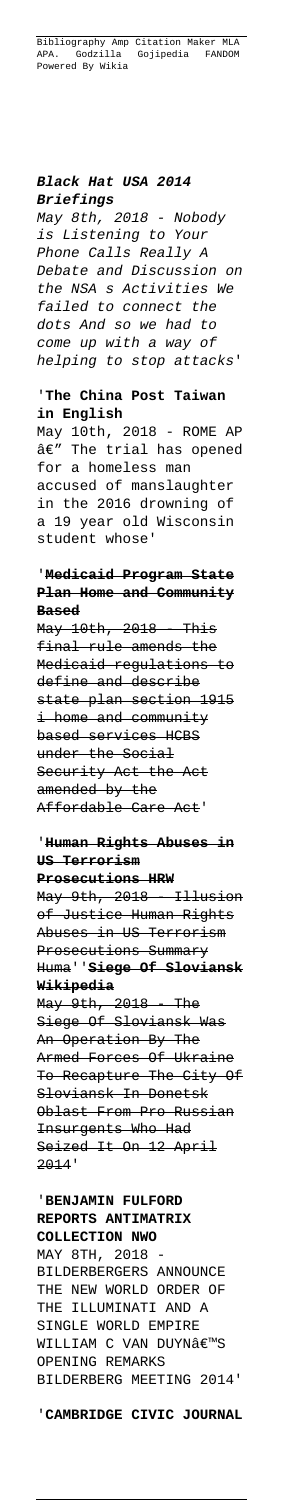#### **FORUM**

MAY 10TH, 2018 - ON THE  $AGENDA$   $\hat{a}\in$ " MAY 7 2018 CAMBRIDGE CITY COUNCIL MEETING ANOTHER WEEK ANOTHER NONAPPEARANCE OF THE MUCH HERALDED DIVEST HP MATTER PERHAPS IT WILL NEVER APPEAR  $\hat{a}\in$ " GOOD RIDDANCE'

## '**CalHR Strategic Plan 2014 2018 CalHR**

May 11th, 2018 - Message From The Director I Am Very Pleased To Present The Refreshed CalHR 2014 2018 Strategic Plan This Plan Reflects The Evolution Of CalHR And Our Team As We Continue To Pursue Our Vision To Be The Premier Leader And Trusted Partner In Innovative Human Resources Management''**Bermuda Employment Conditions for Newcomers** May 9th, 2018 - Bermuda Employment conditions for newcomers Employers will welcome you but there are strict Government restrictions for non citizens on this 21 square mile island' '**Microsoft Azure Agreement May 11th, 2018 - You agree to receive electronic notices from us which will be sent by email to the account administrator you specify in the Portal Notices are effective on the date on the return receipt or for email when sent**' '**AFP Com May 2nd, 2018 - South Korea China And Japan Will Hold A Trilateral Summit In Tokyo Next Week Seoul Announced**

**Tuesday The Latest Move In A Diplomatic Whirlwind Centred Around North Korea**'

'**Media Lockheed Martin Releases**

May 10th, 2018 - At Lockheed Martin

#### we re pushing the boundaries of

#### scientific discovery and defending

global securityâ€"making science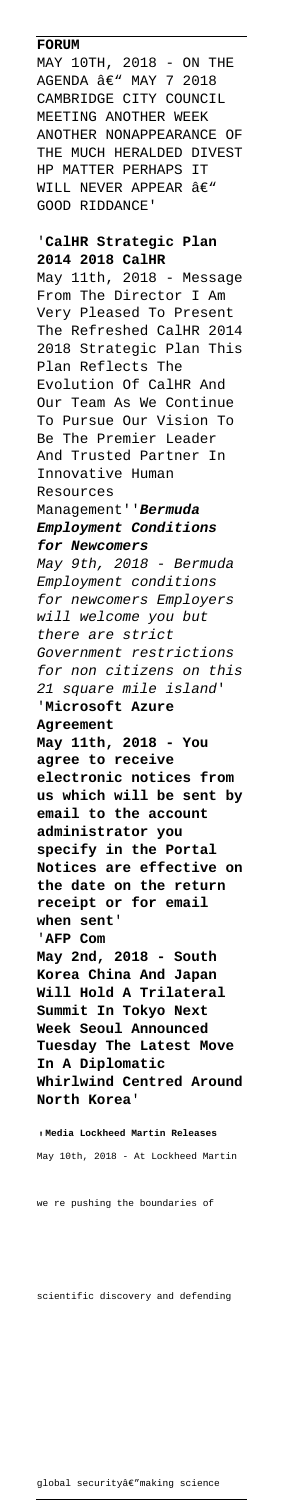'**marketing multiple choice questions with answers indiaclass**

may 7th, 2018 - marketing multiple

choice questions with answers

marketing management multiple choice

questions'

#### '**GSA ISSUES FINAL RULE GOVERNING NEGOTIATIONS OF COMMON** MAY 11TH, 2018 - ON FEBRUARY 22 2018

THE GENERAL SERVICES ADMINISTRATION

May 9th, 2018 - The Mauritius Government Signed An MoU With The Andhra Pradesh Government On 13th August 2009 To Use AP S E Procurement Platform For Its Projects And In Its

GSA ISSUED A FINAL RULE TO ADDRESS

COMMON COMMERCIAL SUPPLIER AGREEMENT

TERMS THAT IT CONTENDS ARE

Administration''**PUBLICATION 17 2017 YOUR FEDERAL INCOME TAX INTERNAL** MARCH 29TH, 2014 - THIS SECTION

SUMMARIZES IMPORTANT TAX CHANGES

THAT TOOK EFFECT IN 2017 MOST OF

THESE CHANGES ARE DISCUSSED IN MORE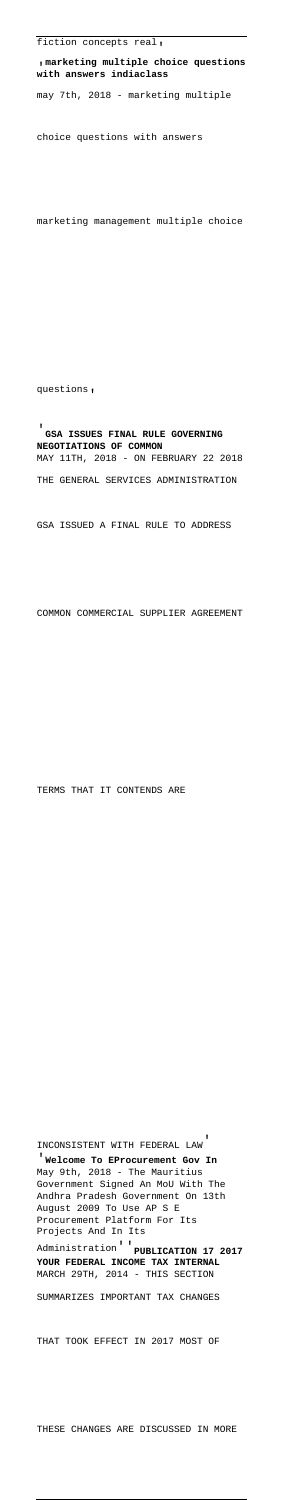DETAIL THROUGHOUT THIS PUBLICATION' , TRANSCRIPT OF MARK ZUCKERBERG'S<br>'Pllate internation **SENATE HEARING THE** APRIL 10TH, 2018 - FACEBOOK CHIEF EXECUTIVE MARK ZUCKERBERG APPEARED

BEFORE THE SENATE S COMMERCE AND

JUDICIARY COMMITTEES TUESDAY TO

DISCUSS DATA PRIVACY AND RUSSIAN

#### DISINFORMATION ON HIS SOCIAL NETWORK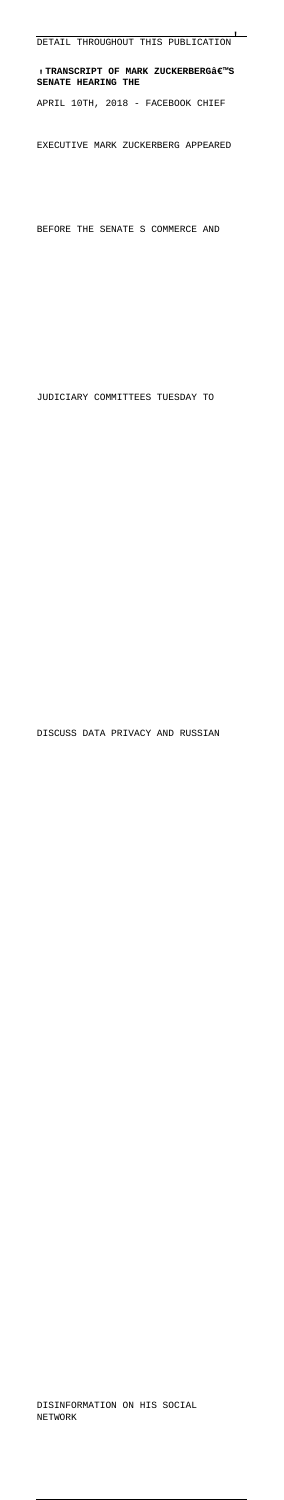'**Online Research with Surveys and Polls SurveyMonkey** May 11th, 2018 - Conduct and analyze online research projects on your own with a survey or poll from

'

SurveyMonkey Check out our templates

and types and get started for FREE' '**veterans health administration scandal of 2014 wikipedia** may 10th, 2018 - the veterans health administration scandal of 2014 is a reported pattern of negligence in the treatment of united states military veterans critics charged that patients at the vha hospitals had not met the target of getting an appointment within 14 days''**BibMe Free Bibliography amp Citation Maker MLA APA** May 10th, 2018 - BibMe Free Bibliography amp Citation Maker MLA APA Chicago Harvard''**Godzilla Gojipedia FANDOM powered by Wikia** May 11th, 2018 - Godzilla GODZILLA

ã, ´ã, ¸ãƒ© Godzilla Gojira is a 2014

American science fiction monster

film produced by Legendary Pictures

and the second American made